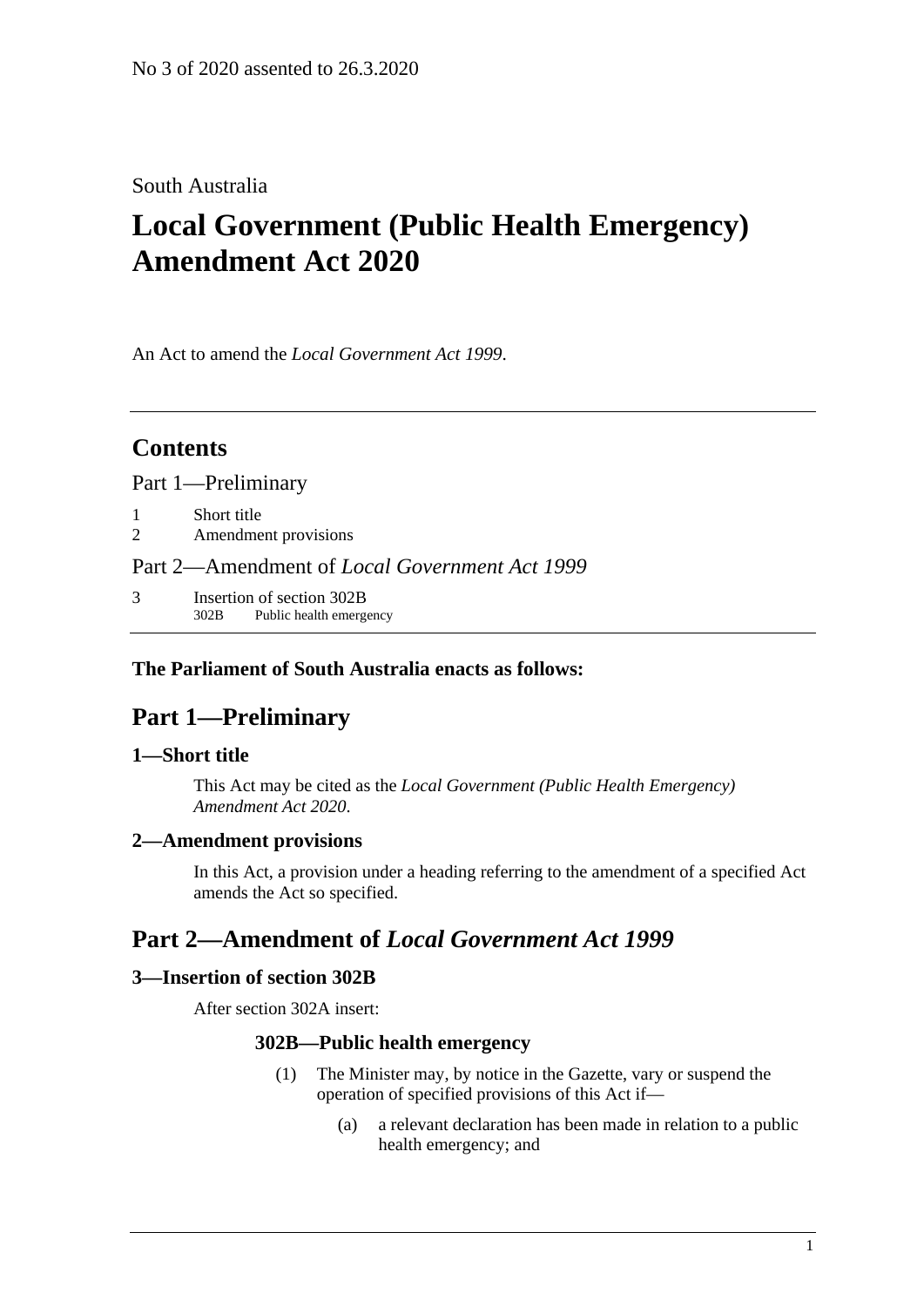- (b) the Minister is satisfied that the variation or suspension of the specified provisions is reasonably necessary as a result of the emergency.
- (2) A notice under this section—
	- (a) may apply to all councils or to specified councils or classes of councils; and
	- (b) may operate subject to any conditions specified in the notice; and
	- (c) may not impose restrictions or limitations on the power of a council to impose rates and charges on land within its area; and
	- (d) subject to this section, has effect—
		- (i) for the period specified in the notice; or
		- (ii) if no period is specified in the notice—for the period commencing on the day the notice is published in the Gazette and ending 28 days after the cessation of all relevant declarations relating to the emergency to which the notice relates.
- <span id="page-1-0"></span>(3) If the period specified in a notice in accordance with [subsection](#page-1-0)  $(2)(d)(i)$  would end more than 28 days after the cessation of all relevant declarations relating to the emergency to which the notice relates, the notice will cease to have effect 28 days after the cessation of all relevant declarations relating to the emergency (unless revoked sooner under [subsection](#page-1-1) (4)).
- <span id="page-1-1"></span>(4) The Minister may vary or revoke a notice under this section by further notice in the Gazette and must revoke such a notice if satisfied that the variation or suspension of the provisions is no longer reasonably necessary as a result of the emergency.
- (5) The Minister must consult with the LGA before making a notice under this section.
- (6) Sections 10 (other than subsection (1)) and 10A of the *[Subordinate](http://www.legislation.sa.gov.au/index.aspx?action=legref&type=act&legtitle=Subordinate%20Legislation%20Act%201978)  [Legislation Act](http://www.legislation.sa.gov.au/index.aspx?action=legref&type=act&legtitle=Subordinate%20Legislation%20Act%201978) 1978* apply in relation to a notice under this section (and a reference in those provisions to a regulation will be taken to be a reference to such a notice).
- (7) In this section—

*relevant declaration* means—

- (a) a declaration of a public health emergency under section 87 of the *[South Australian Public Health Act](http://www.legislation.sa.gov.au/index.aspx?action=legref&type=act&legtitle=South%20Australian%20Public%20Health%20Act%202011) 2011*; or
- (b) a declaration under Part 4 Division 3 of the *[Emergency](http://www.legislation.sa.gov.au/index.aspx?action=legref&type=act&legtitle=Emergency%20Management%20Act%202004)  [Management Act](http://www.legislation.sa.gov.au/index.aspx?action=legref&type=act&legtitle=Emergency%20Management%20Act%202004) 2004* in respect of an emergency that has previously been declared as a public health emergency under section 87 of the *[South Australian Public Health Act](http://www.legislation.sa.gov.au/index.aspx?action=legref&type=act&legtitle=South%20Australian%20Public%20Health%20Act%202011) 2011* (whether that previous declaration remains in force or has ceased).